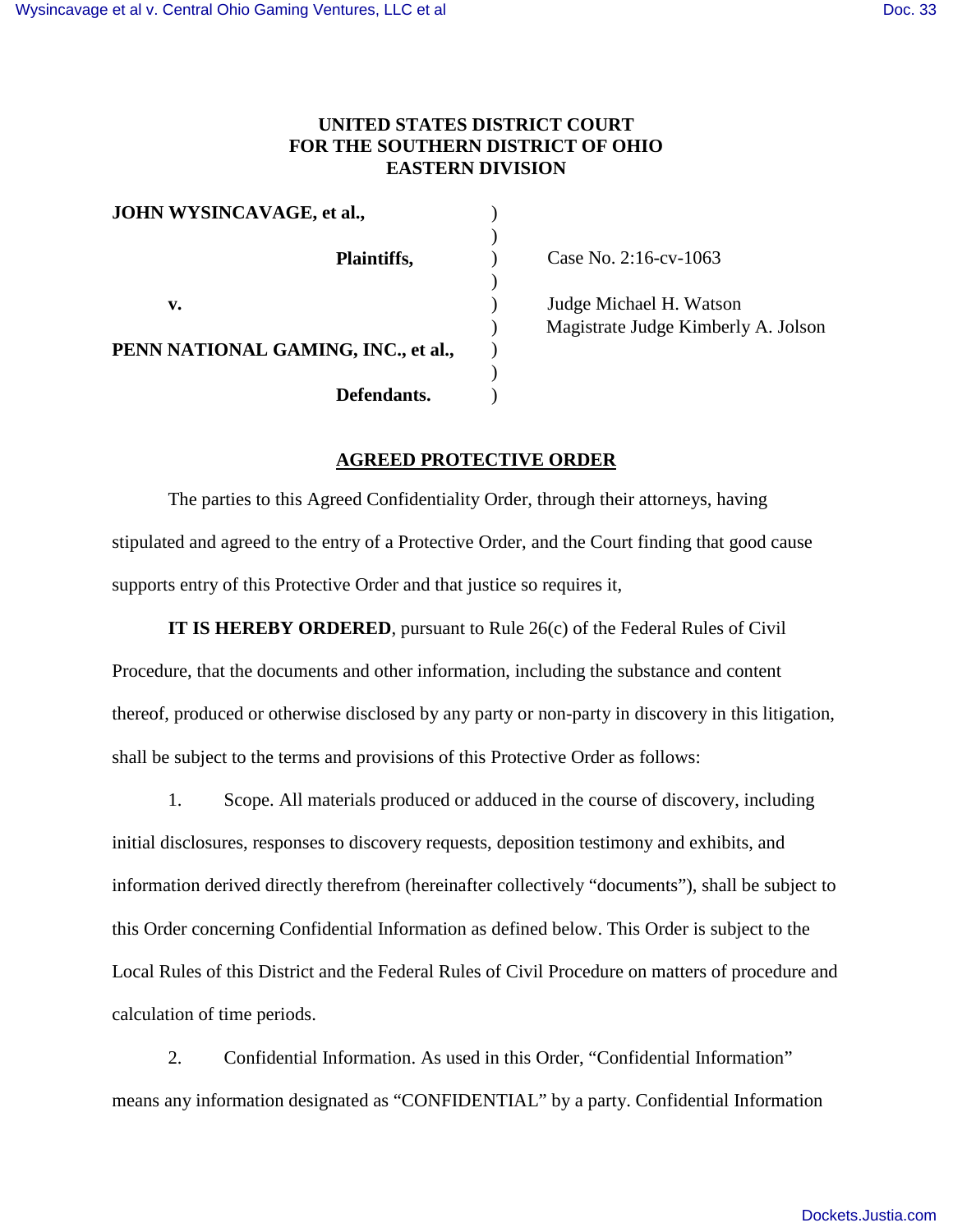may include, but is not limited to, the following categories: (a) information prohibited from disclosure by statute; (b) information that reveals trade secrets or other sensitive business information; (c) research, technical, commercial, patron or customer, or financial information that the party has maintained as confidential; (d) medical and/or health information concerning any individual; (e) personal identity or financial information; (f) income tax returns (including attached schedules and forms), W-2 forms and 1099 forms; (g) documents referring or related to confidential and proprietary human resources or business information; or (h) personnel or employment records of a person who is not a party to the case. Information or documents that are available to the public may not be designated as Confidential Information.

3. Designation.

(a) A party may designate a document as Confidential Information for protection under this Order (hereinafter, "designating party") by placing or affixing the words "CONFIDENTIAL" on the document and on all copies in a manner that will not interfere with the legibility of the document. As used in this Order, "copies" includes electronic images, duplicates, extracts, summaries or descriptions that contain the Confidential Information. The marking "CONFIDENTIAL" shall be applied prior to or at the time the documents are produced or disclosed. Applying the marking "CONFIDENTIAL" to a document does not mean that the document has any status or protection by statute or otherwise except to the extent and for the purposes of this Order. Any copies that are made of any documents marked "CONFIDENTIAL" shall also be so marked, except that indices, electronic databases or lists of documents that do not contain substantial portions or images of the text of marked documents and do not otherwise disclose the substance of the Confidential Information are not required to be marked.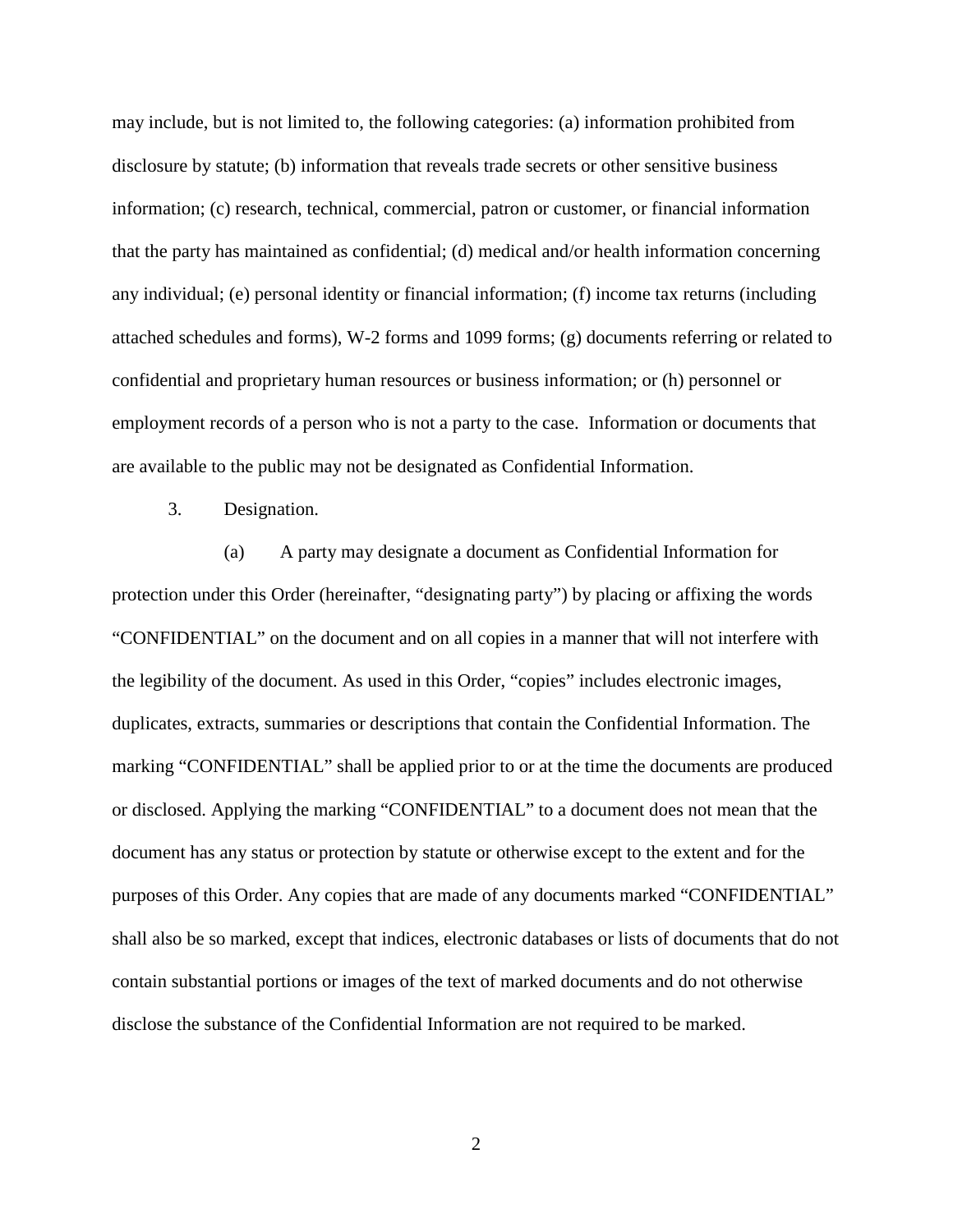(b) A party may designate as "CONFIDENTIAL" specific responses to information requests by labeling the specific response "CONFIDENTIAL."

(c) The designation of a document as containing Confidential Information is a certification by an attorney or a party appearing pro se that the document contains Confidential Information as defined in this order.

(d) The right to designate Confidential Information pursuant to this Order also applies to discovery, evidence and testimony from third parties who are subpoenaed or called to testify in this lawsuit. If a third party produces material during the course of this lawsuit that it did not designate as containing Confidential Information but that a party believes in good faith to satisfy the definition of Confidential Information as set forth in Paragraph 2, the party may (1) request that the third party designate the material as Confidential Information at the time of production in the manner specified above; or (2) the party may itself designate the material as Confidential Information, in which case the party-designator shall, within ten (10) business days of notifying counsel, provide counsel for the parties with new copies of such material bearing the appropriate "CONFIDENTIAL" legend. Upon receipt of the copy bearing the legend, counsel for the parties and all other persons who have received undesignated copies of the material shall either return such material to counsel for the party-designator or destroy all such materials, copies and other reproductions thereof.

4. Depositions.

The parties may designate deposition testimony or any portion of deposition testimony as "CONFIDENTIAL" by advising the court reporter and counsel of such designation during the course of the deposition. In the case of testimony not so designated during the course of a deposition, counsel may, within 14 days of receipt of the deposition transcript, notify the parties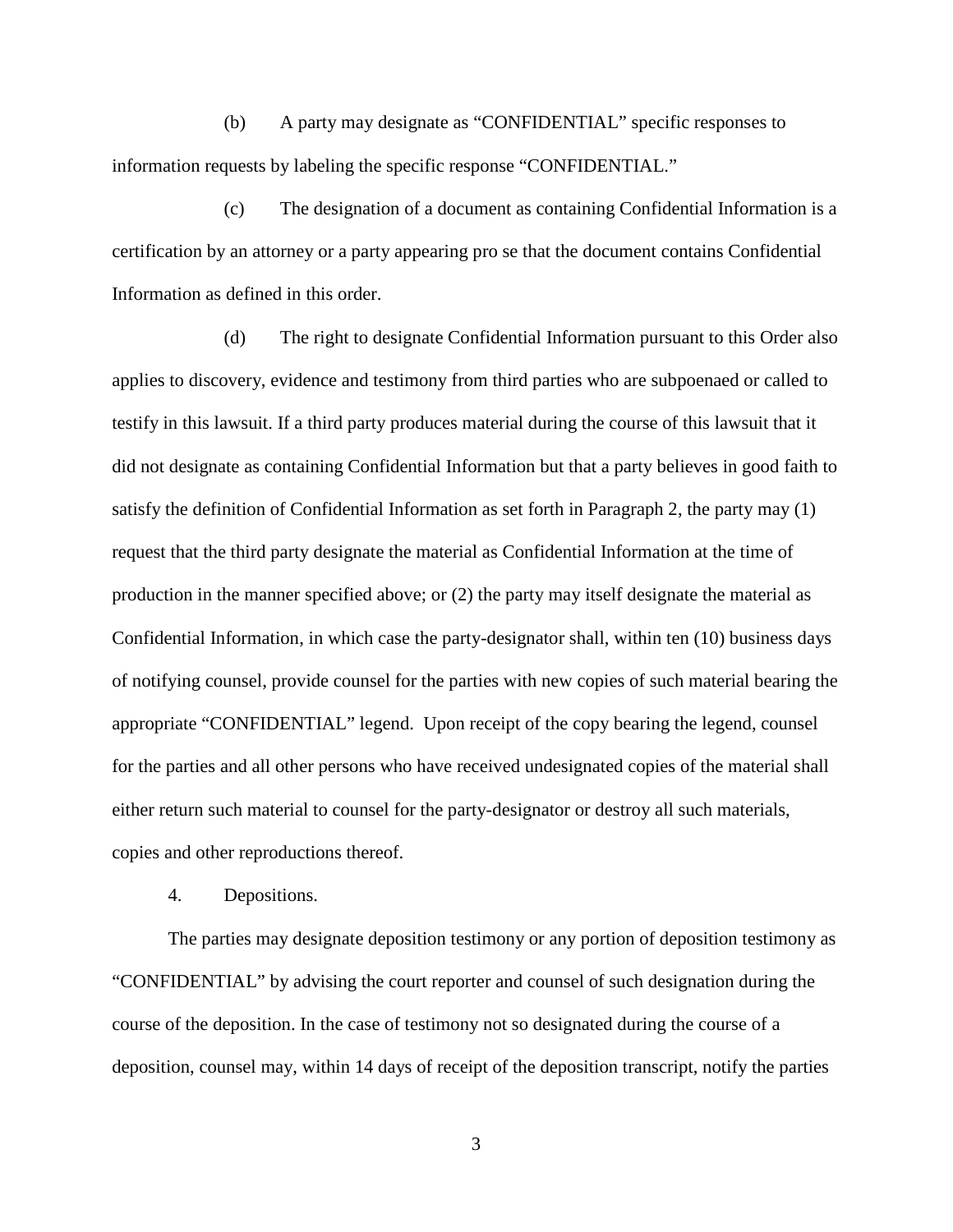that the deposition testimony contains confidential material, and thereafter the designated testimony shall be subject to the full protections of this Order. Portions of any deposition designated "CONFIDENTIAL" are to be either: (a) redacted before the deposition transcript is filed with the Court; or (b) filed with the Court under seal, bearing substantially the following designation: "Portions of this deposition were taken subject to a Protective Order. These portions shall remain sealed until further agreement of the parties."

5. Protection of Confidential Material.

(a) General Protections. Confidential Information shall not be used or disclosed by the parties, counsel for the parties or any other persons identified in subparagraph (b) for any purpose whatsoever other than in this litigation, including any appeal thereof.

(b) Limited Third-Party Disclosures. The parties and counsel for the parties shall not disclose or permit the disclosure of any Confidential Information to any third person or entity except as set forth in subparagraphs (1)-(9). Subject to these requirements, the following categories of persons may be allowed to review Confidential Information:

- (1) Counsel. Counsel for the parties and employees of counsel who have responsibility for the action;
- (2) Parties. Individual parties and employees of a party but only to the extent counsel determines in good faith that the employee's assistance is reasonably necessary to the conduct of the litigation in which the information is disclosed:
- (3) The Court and its personnel;
- (4) Court Reporters and Recorders. Court reporters and recorders engaged for depositions;
- (5) Contractors. Those persons specifically engaged for the limited purpose of making copies of documents or organizing or processing documents, including outside vendors hired to process electronically stored documents;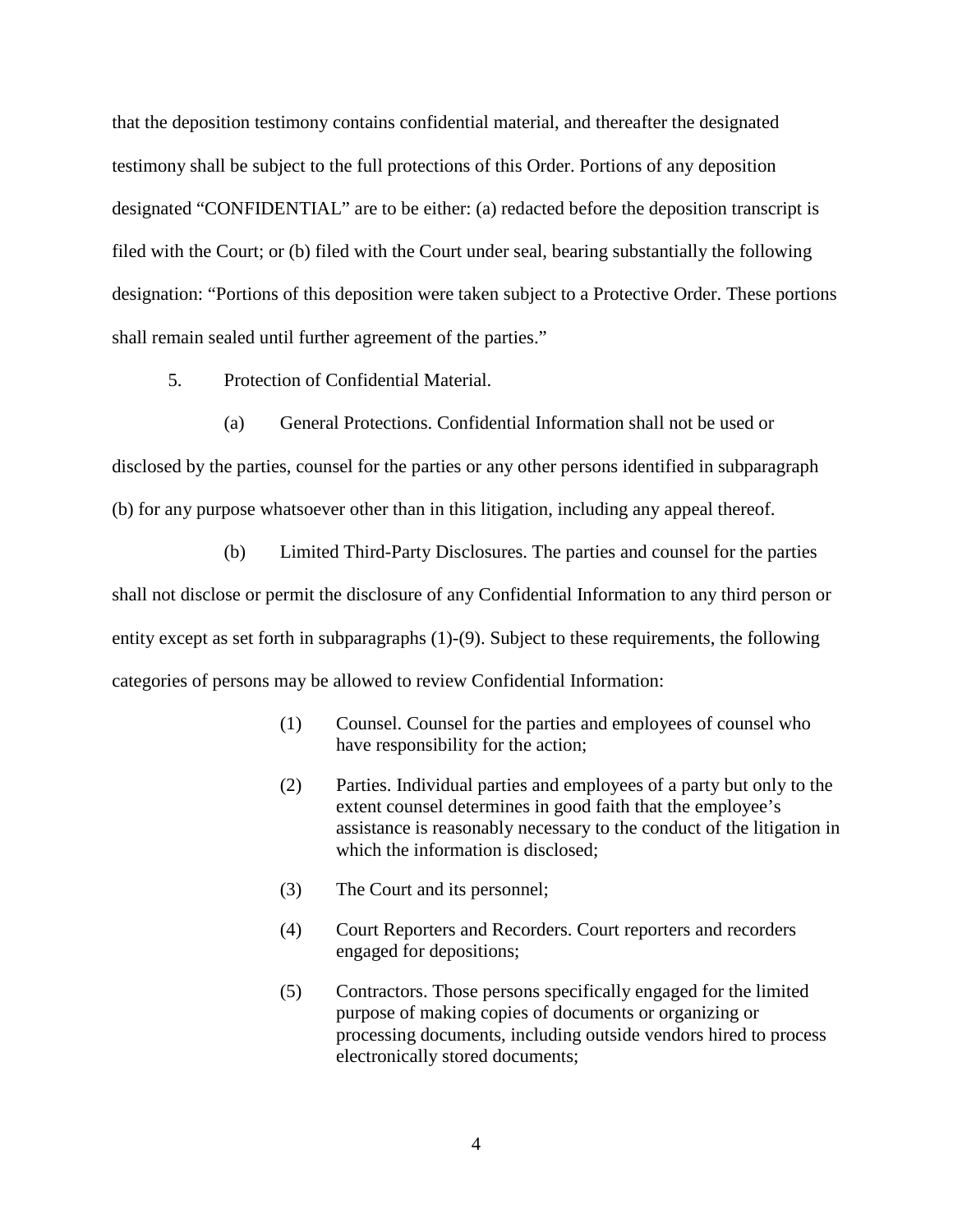- (6) Consultants and Experts. Consultants, investigators, or experts employed by the parties or counsel for the parties to assist in the preparation and trial of this action but only after such persons have completed the certification contained in Attachment A, Acknowledgment of Understanding and Agreement to Be Bound;
- (7) Witnesses. Person noticed for depositions or designated as trial witnesses, or persons a party reasonably and in good faith believes may be noticed for depositions or designated as trial witnesses, to the extent reasonably necessary to testify. Witnesses shall not retain a copy of documents containing Confidential Information, except witnesses may receive a copy of all exhibits marked at their depositions in connection with review of the transcripts. Pages of transcribed deposition testimony or exhibits to depositions that are designated as Confidential Information pursuant to the process set out in this Order must be separately bound by the court reporter and may not be disclosed to anyone except as permitted under this Order.
- (8) Author or recipient. The author or recipient of the document (not including a person who received the document in the course of litigation); and
- (9) Others by Consent. Other persons only by written consent of the producing party or upon order of the Court and on such conditions as may be agreed or ordered.
- (c) Control of Documents. Counsel for the parties shall make reasonable

efforts to prevent unauthorized or inadvertent disclosure of Confidential Information. All produced Confidential Information shall be carefully maintained so as to preclude access by persons other than those identified in subparagraph (b). Counsel shall maintain the forms signed by persons acknowledging their obligations under this Order for a period of three years after the termination of the case.

6. Inadvertent Failure to Designate. A prior or inadvertent failure to designate a

document as Confidential Information does not, standing alone, waive the right to subsequently designate the document. If a party designates a document as Confidential Information after it was initially produced, the receiving party, on notification of the designation, must make a reasonable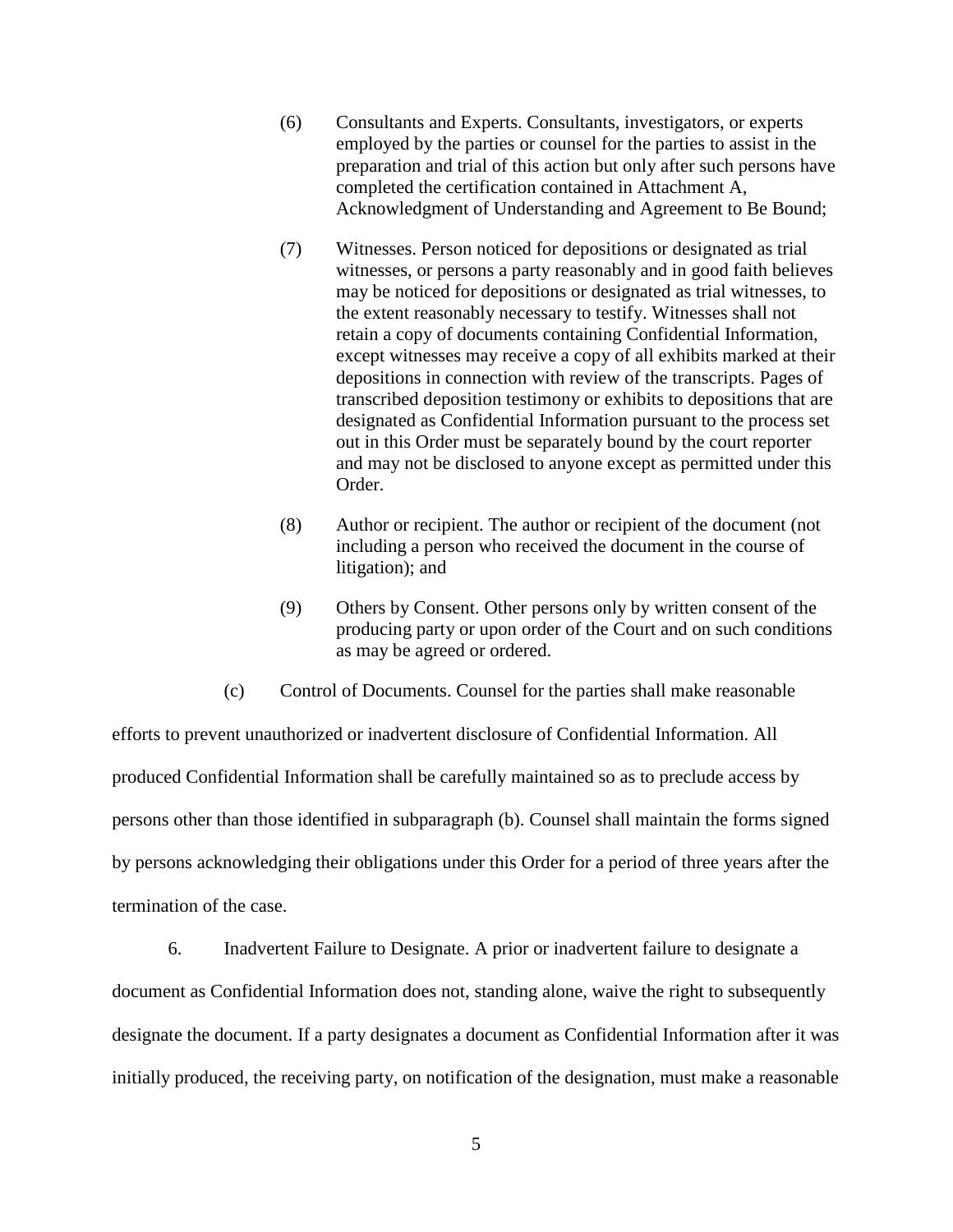effort to assure that the document is treated in accordance with the provisions of this Order. No party shall be found to have violated this Order for failing to maintain the confidentiality of material during a time when that material has not been designated Confidential Information, even where the failure to so designate was inadvertent and where the material is subsequently designated Confidential Information.

7. Filing of Confidential Information. This Order does not, by itself, authorize the filing of any document under seal. Any party wishing to file a document designated as Confidential Information in connection with a motion, brief, or other submission to the Court may either: (a) redact all of the information contained on any page that is marked "CONFIDENTIAL" before filing said document with the Court; (b) if the party wishing to file the confidential material is the designating party asserting confidential treatment , that party may, at its discretion, redact only that information that it deems confidential before filing with the Court; (c) separately file or submit the document under seal with the Court; or (d) before any document marked "Confidential" is filed or submitted under seal, the filing part may consult with the designating party to determine whether, with the consent of that party, the document or a redacted version of the document may be filed with the Court not under seal. If the party wishes to file a document under seal, the party must comply with Local Rule 5.2.1.

8. No Greater Protection of Specific Documents. Except on privilege grounds not addressed by this Order, no party may withhold information from discovery on the ground that it requires protection greater than that afforded by this Order unless the party moves for an order providing such special protection.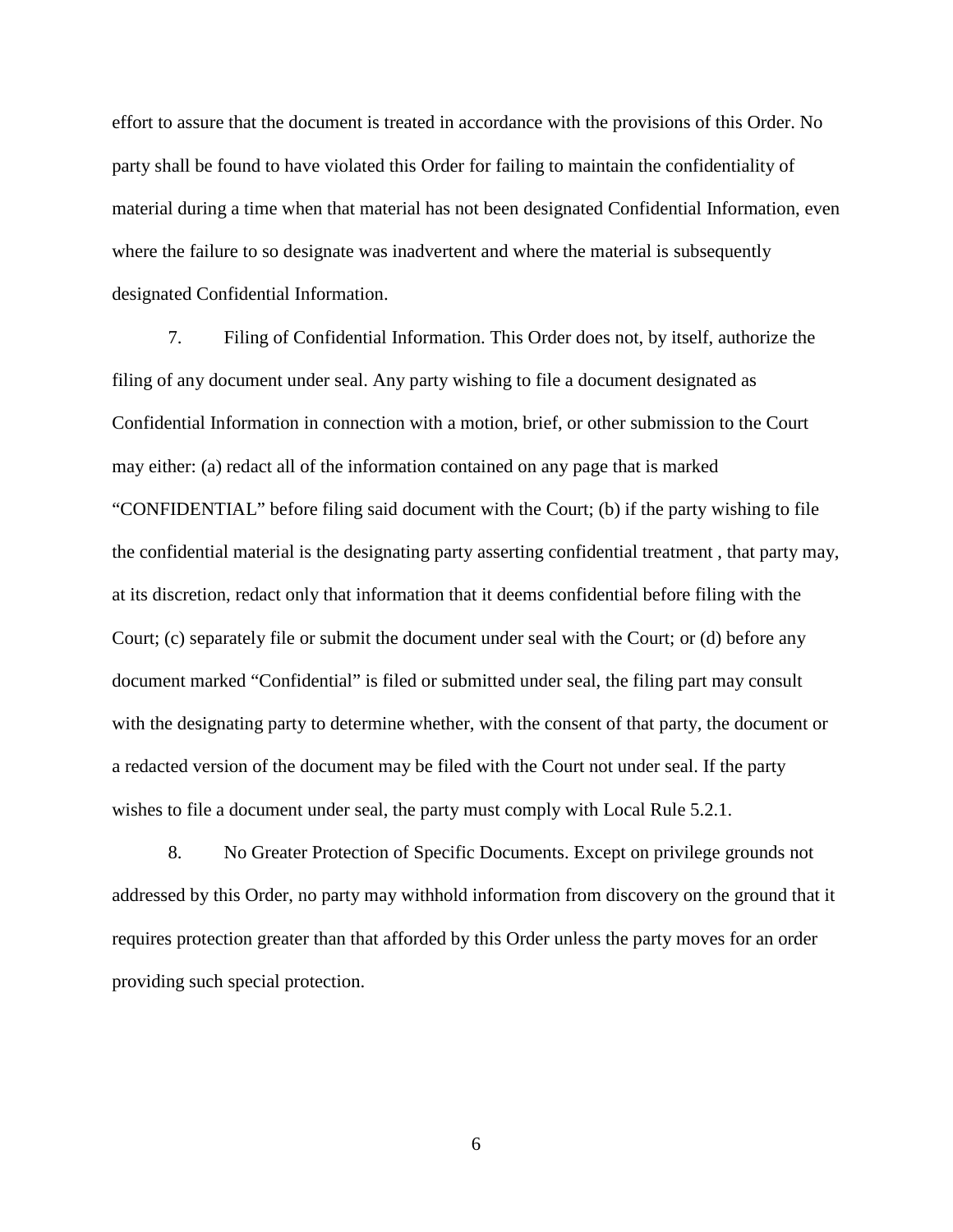9. Challenges by a Party to Designation as Confidential Information. The designation of any material or document as Confidential Information is subject to challenge by any party. The following procedure shall apply to any such challenge.

(a) Meet and Confer. A party challenging the designation of Confidential Information must do so in good faith and must begin the process by conferring directly with counsel for the designating party. In conferring, the challenging party must explain the basis for its belief that the confidentiality designation was not proper and must give the designating party an opportunity to review the designated material, to reconsider the designation, and, if no change in designation is offered, to explain the basis for the designation.

(b) Judicial Intervention. A party that elects to challenge a confidentiality designation may file and serve a motion that identifies the challenged material and sets forth in detail the basis for the challenge. Each such motion must be accompanied by a competent declaration that affirms that the movant has complied with the meet and confer requirements of this procedure. The burden of persuasion in any such challenge proceeding shall be on the designating party. Until the Court rules on the challenge, all parties shall continue to treat the materials as Confidential Information under the terms of this Order.

10. Action by the Court. Applications to the Court for an order relating to materials or documents designated Confidential Information shall be by motion. Nothing in this Order or any action or agreement of a party under this Order limits the Court's power to make orders concerning the disclosure of documents produced in discovery or at trial.

11. Use of Confidential Documents or Information at Trial or Hearing. Nothing in this Order shall be construed to affect the use of any document, material, or information at any trial or hearing. A party that intends to present or that anticipates that another party may present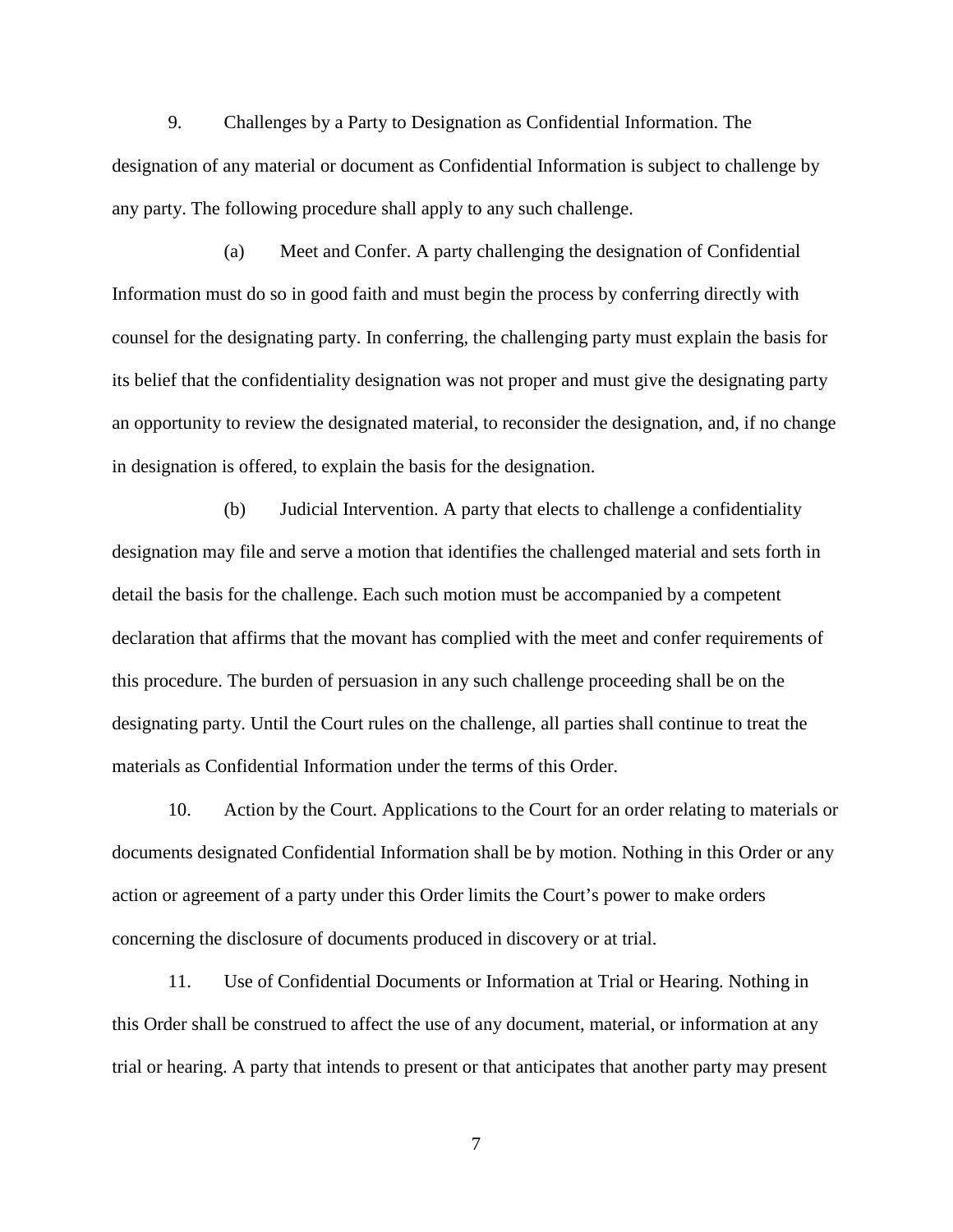Confidential Information at a hearing or trial shall bring that issue to the Court's and parties' attention by motion or in a pretrial memorandum without disclosing the Confidential Information. The Court may thereafter make such orders as are necessary to govern the use of such documents or information at trial.

12. Confidential Information Subpoenaed or Ordered Produced in Other Litigation or by Government Agency.

(a) If a receiving party is served with a subpoena or an order issued in other litigation or by a government agency that would compel disclosure of any material or document designated in this action as Confidential Information, the receiving party must so notify the designating party, in writing, immediately and in no event more than five court days after receiving the subpoena or order. Such notification must include a copy of the subpoena or court order.

(b) The receiving party also must immediately inform in writing the party who caused the subpoena or order to issue in the other litigation that some or all of the material covered by the subpoena or order is the subject of this Order. In addition, the receiving party must deliver a copy of this Order promptly to the party in the other action that caused the subpoena to issue.

(c) The purpose of imposing these duties is to alert the interested persons to the existence of this Order and to afford the designating party in this case an opportunity to try to protect its Confidential Information in the court from which the subpoena or order issued. The designating party shall bear the burden and the expense of seeking protection in that court of its Confidential Information, and nothing in these provisions should be construed as authorizing or encouraging a receiving party in this action to disobey a lawful directive from another court. The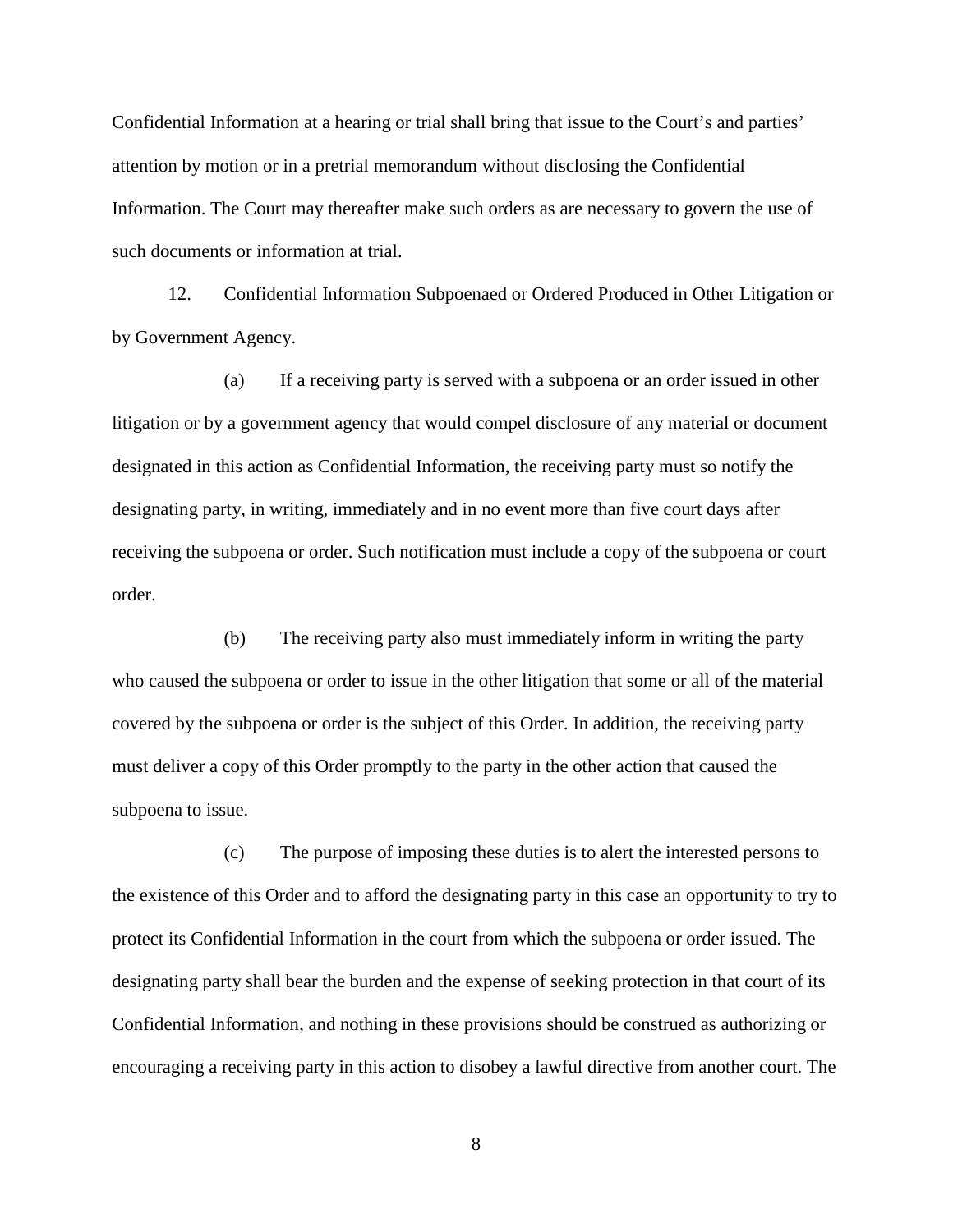obligations set forth in this paragraph remain in effect while the party has in its possession, custody or control Confidential Information by the other party to this case.

13. Inadvertent Production of Privileged Information. The inadvertent production of any material that would be protected from disclosure pursuant to the attorney-client privilege, the work product doctrine or any other relevant privilege or doctrine shall not itself constitute a waiver of the applicable privilege or doctrine. Inadvertent production of privileged material includes the mistaken production of privileged material that has been reviewed by the disclosing party's attorneys prior to production. Upon receipt of notice of an inadvertent production, the receiving party shall (1) promptly sequester material subject to a claimed privilege and any copies of it if a challenge to the claimed privilege is being made or (2) if no challenge to the claimed privilege is being made, return the material subject to a claimed privilege and any copies of it, including deletion of any versions of the privileged materials on any database the receiving party maintains. The receiving party shall also take reasonable steps to retrieve the information if it has been further disclosed, and make no use of the information contained in the privileged materials. If the receiving party contests the claim of privilege, it shall notify the disclosing party in writing. Within 21 days after it reasonably appears that good faith efforts to resolve the dispute have failed, the disclosing party may apply to the Court for an order that such materials are protected from disclosure by privilege. In opposing any such application, the receiving party may not, however, assert as a ground for such opposition the fact or circumstances of the inadvertent production. Any claimed privileged material sequestered pending determination by the Court as to whether it is privileged must not be used or disclosed until the privilege issue is resolved, and thereafter shall be treated in accordance with the Court's determination of the issue.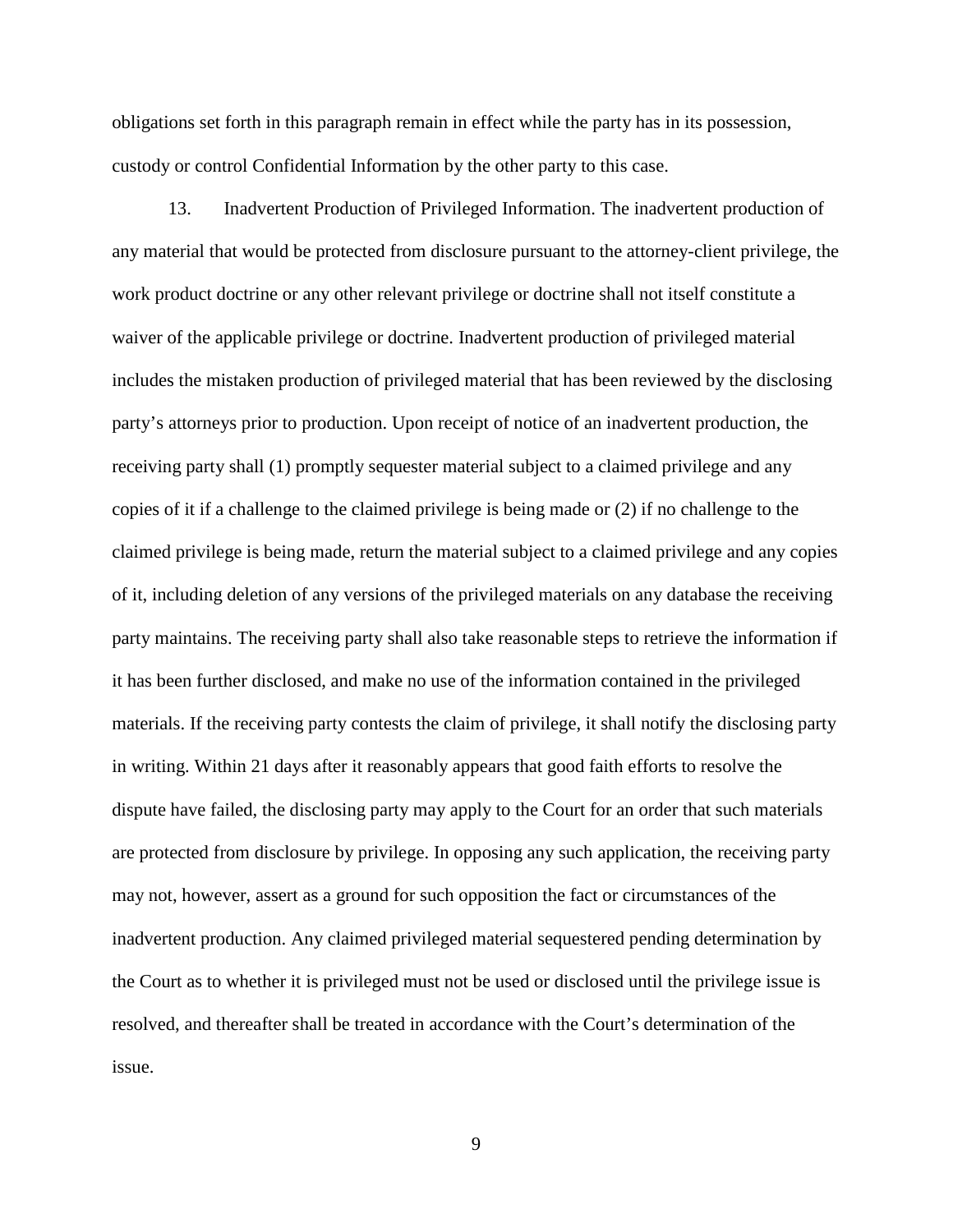14. Challenges by Members of the Public to Sealing Orders. A party or interested member of the public has a right to challenge the sealing of particular documents that have been filed under seal, and the party asserting confidentiality will have the burden of demonstrating the propriety of filing under seal.

15. Obligations on Conclusion of Litigation.

(a) Order Continues in Force. Unless otherwise agreed or ordered, this Order shall remain in force after dismissal or entry of final judgment not subject to further appeal.

(b) Obligations at Conclusion of Litigation. Upon termination of this action by entry of a final judgment (inclusive of any appeals or petitions for review), the parties may request the return of all previously furnished Confidential Information, including copies as defined in ¶ 3(a), and each person or Party to whom such Confidential Information has been furnished or produced shall be obligated to return it within thirty (30) days of said request. Alternatively, the parties may agree to destruction to the extent practicable in lieu of return and the receiving party shall certify the fact of destruction.<sup>[1](#page-9-0)</sup>

(c) Retention of Work Product and one set of Filed Documents. Notwithstanding the above requirements to return or destroy documents, counsel may retain (1) attorney work product, including an index that refers or relates to designated Confidential Information so long as that work product does not duplicate verbatim substantial portions of Confidential Information, and (2) one complete set of all documents filed with the Court including those filed under seal. Any retained Confidential Information shall continue to be

 $\overline{a}$ 

<span id="page-9-0"></span><sup>1</sup> The receiving party shall not be required to locate, isolate and return e-mails (including attachments to e-mails) that may include Confidential Information, or Confidential Information contained in deposition transcripts or drafts or final expert reports, provided the receiving party agrees to treat any such material as Confidential Material under the terms of this Order.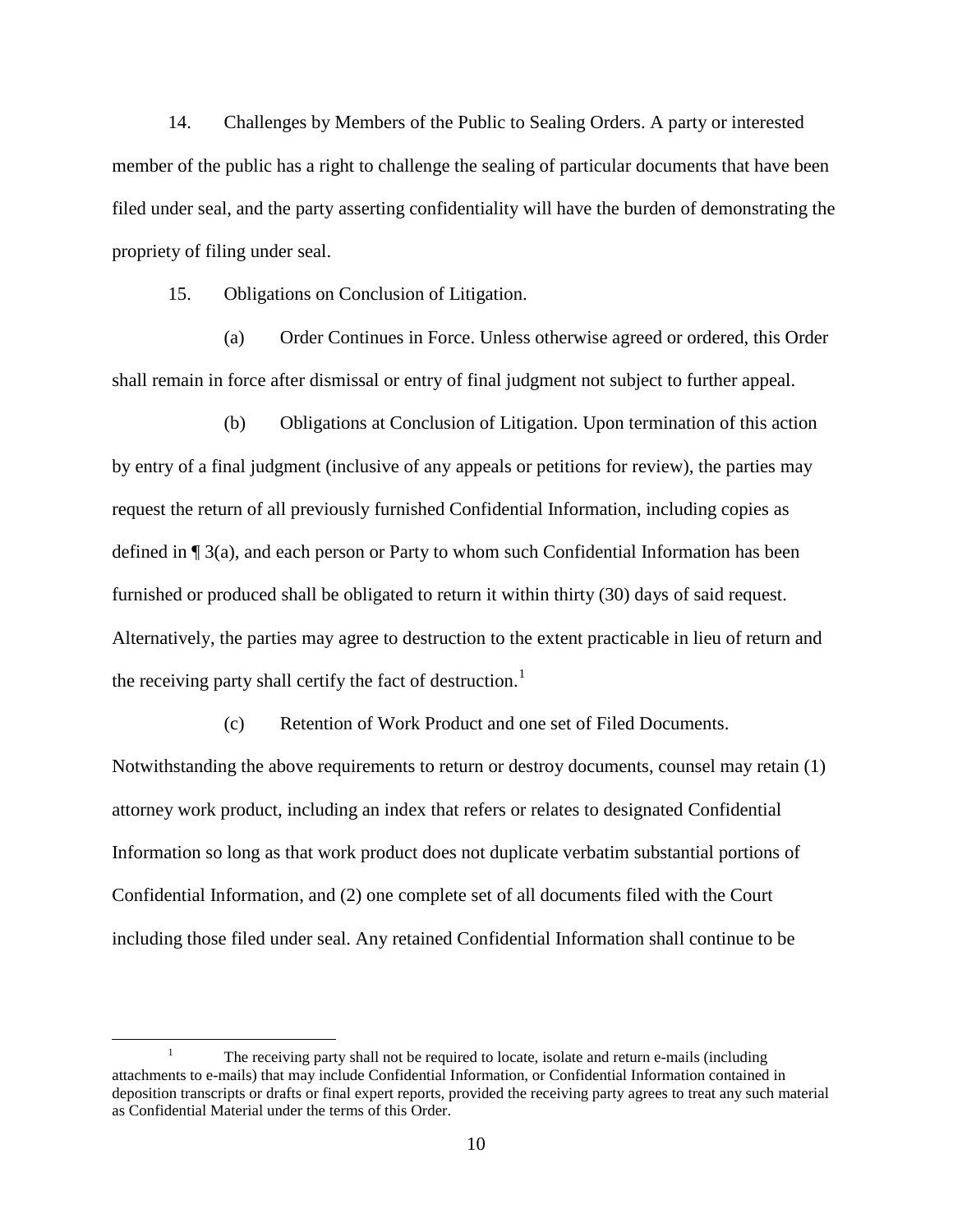protected under this Order. An attorney may use his or her work product in subsequent litigation, provided that its use does not disclose or use Confidential Information.

(d) Deletion of Documents filed under Seal from Electronic Case Filing (ECF) System. Filings under seal shall be deleted from the ECF system only upon order of the Court.

16. Order Subject to Modification. This Order shall be subject to modification by the Court on its own initiative or on motion of a party or any other person with standing concerning the subject matter.

17. No Prior Judicial Determination. This Order is entered based on the representations and agreements of the parties and for the purpose of facilitating discovery. Nothing herein shall be construed or presented as a judicial determination that any document or material designated Confidential Information by counsel or the parties is entitled to protection under Rule 26(c) of the Federal Rules of Civil Procedure or otherwise until such time as the Court may rule on a specific document or issue.

18. Nothing Herein to be Construed as Admission. Nothing in this Order shall be construed as an admission as to the relevance, authenticity, foundation or admissibility of any document, material, transcript, or other information.

19. Restriction on Disclosure of Designated Material. No information or things designated "CONFIDENTIAL" shall be disclosed by any party, except as set forth in this Protective Order. No party shall use any material designated "CONFIDENTIAL" for any purpose other than in connection with preparation, motion practice and trial of this action. No copies of designated materials shall be made, except by or on behalf of counsel of record for the parties to this Protective Order, or their experts and/or consultants.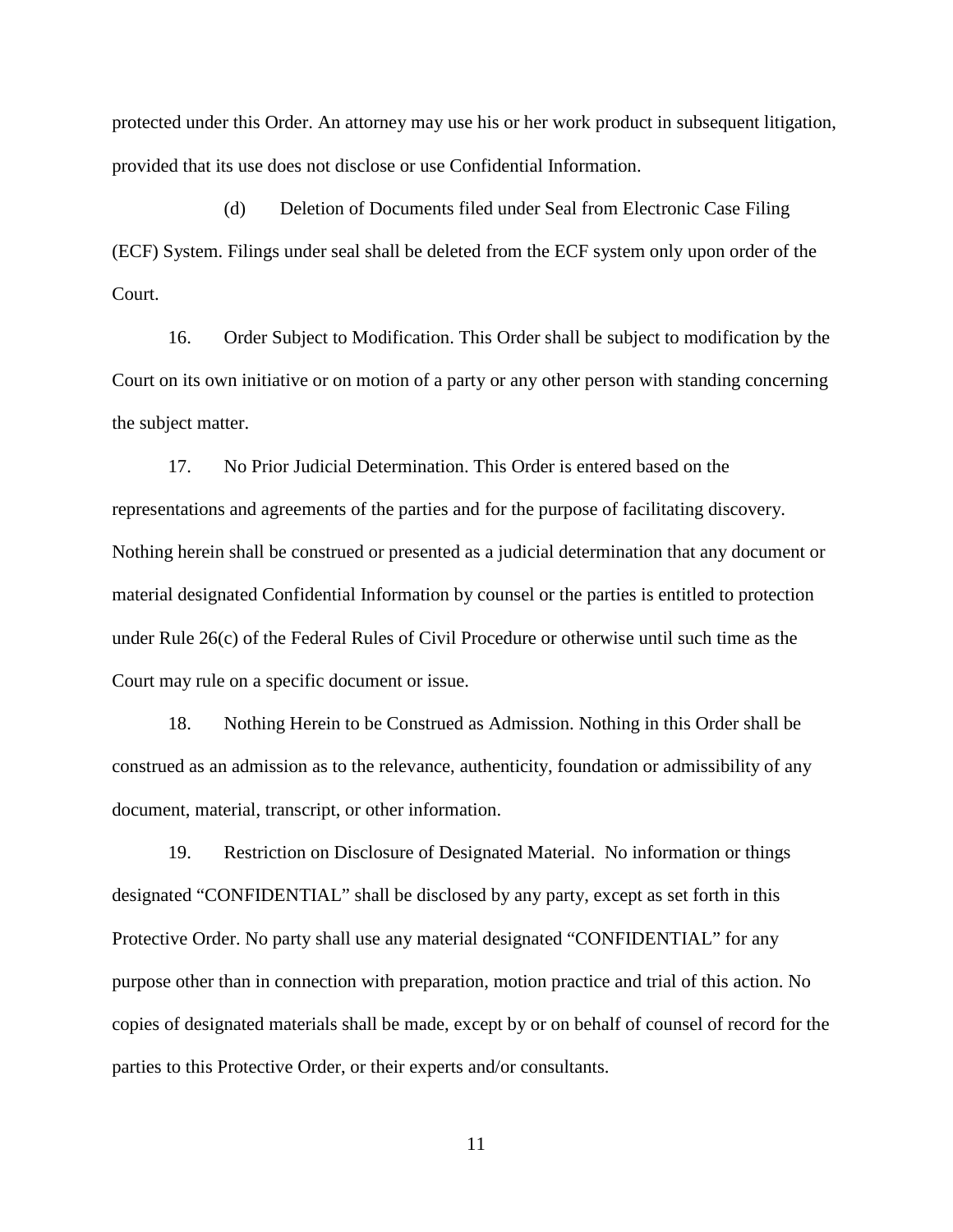20. Persons Bound. This Order shall take effect when entered and shall be binding upon all counsel of record and their law firms, the parties, and persons made subject to this Order by its terms.

IT IS SO ORDERED.

Date: March 7, 2017 /s/ Kimberly A. Jolson KIMBERLY A. JOLSON UNITED STATES MAGISTRATE JUDGE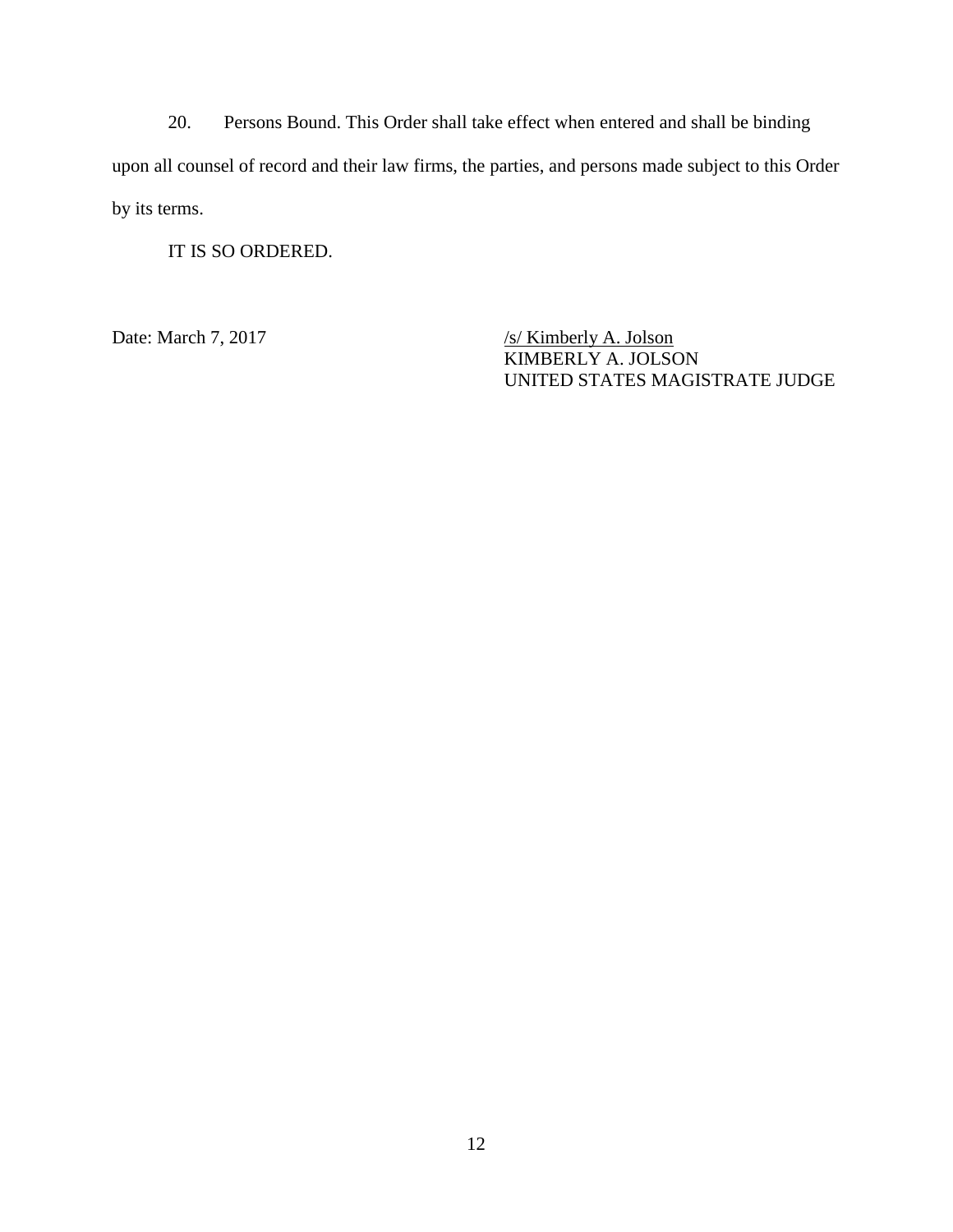WE SO MOVE and agree to abide by the terms of this Order

*Greg Mansell* **Signature** 

Greg Mansell Printed Name

WE SO MOVE and agree to abide by the terms of this Order

*James P. Looby*

**Signature** 

James P. Looby Printed Name

Counsel for: Plaintiffs

Dated: March 6, 2017

Counsel for: Defendants

Dated: March 6, 2017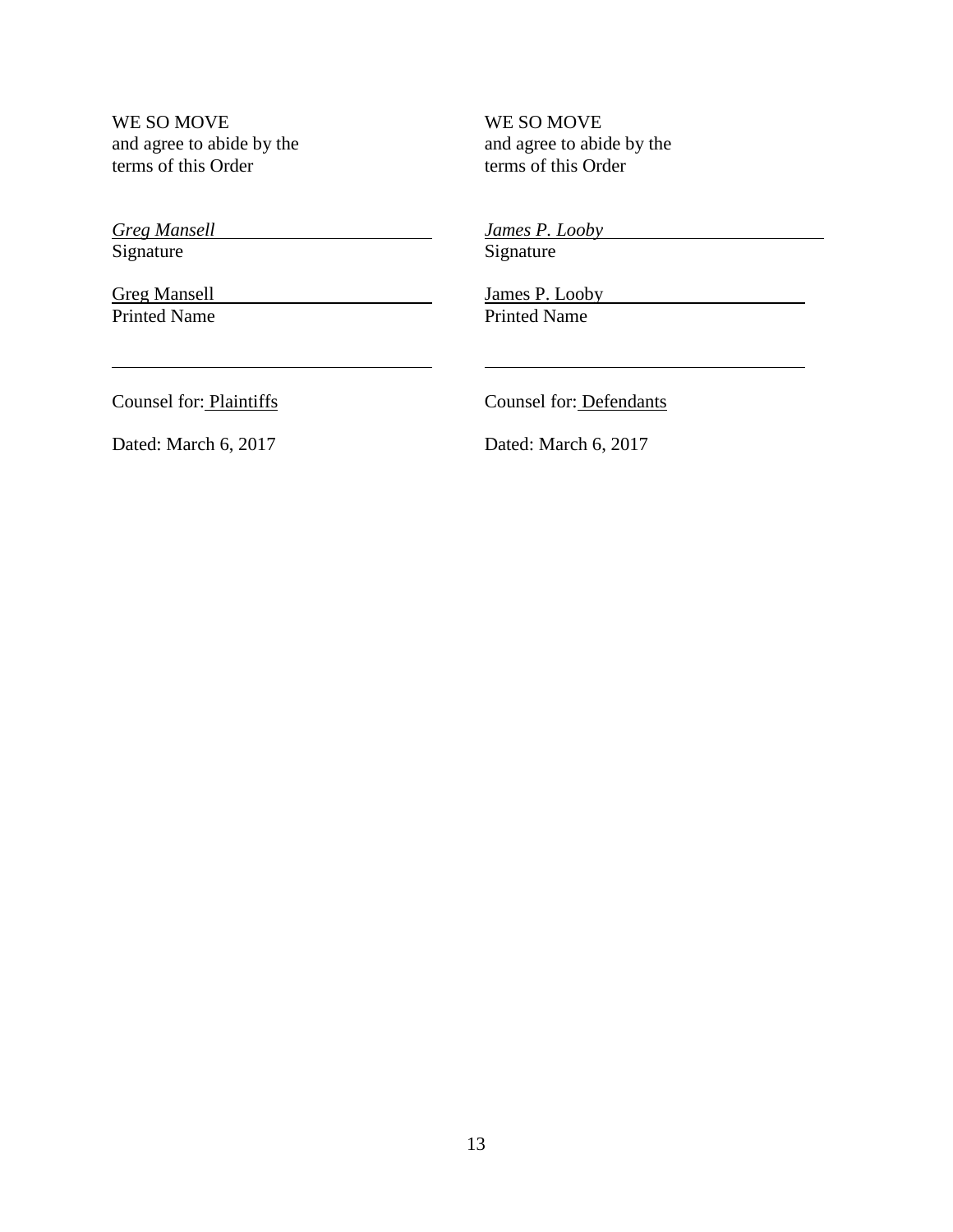#### ATTACHMENT A

# **UNITED STATES DISTRICT COURT FOR THE SOUTHERN DISTRICT OF OHIO EASTERN DIVISION**

| JOHN WYSINCAVAGE, et al.,           |  |                                     |
|-------------------------------------|--|-------------------------------------|
| Plaintiffs,                         |  | Case No. 2:16-cv-1063               |
|                                     |  |                                     |
| <b>VS</b>                           |  | Judge Michael H. Watson             |
|                                     |  | Magistrate Judge Kimberly A. Jolson |
| PENN NATIONAL GAMING, INC., et al., |  |                                     |
|                                     |  |                                     |
| Defendants.                         |  |                                     |

# ACKNOWLEDGMENT AND AGREEMENT TO BE BOUND

The undersigned hereby acknowledges that he/she has read the Confidentiality Order dated \_\_\_\_\_\_\_\_\_\_\_\_\_\_\_\_\_\_\_\_\_\_ in the above-captioned action and attached hereto, understands the terms thereof, and agrees to be bound by its terms. The undersigned submits to the jurisdiction of the United States District Court for the Southern District of Ohio in matters relating to the Confidentiality Order and understands that the terms of the Confidentiality Order obligate him/her to use materials designated as Confidential Information in accordance with the Order solely for the purposes of the above-captioned action, and not to disclose any such Confidential Information to any other person, firm or concern.